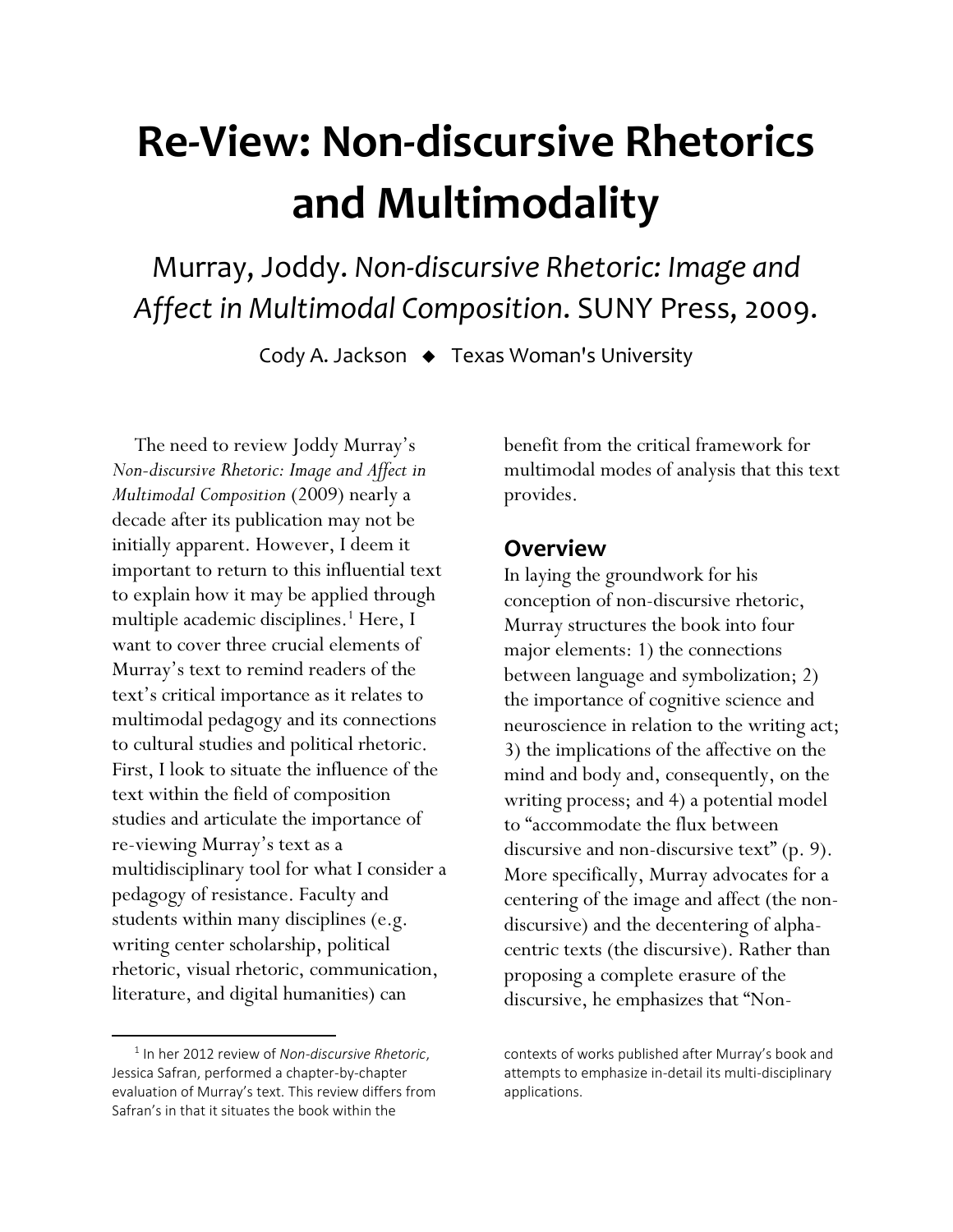discursive texts…generally precede discursive texts" (p. 147).

 What makes Murray's text a particularly nuanced approach to the multimodal turn is his inclusion of scholarship not entirely focused on composition studies but on the sciences (Antonio Damasio), psychology (Vygotsky), and affect and composition (Brand and McLeod). Murray essentially posits that the vital connective tissue between affect, emotion, and consciousness are inextricably bound to the image. As a result of this connection, Murray argues that we must not view the image as merely a tool to enhance discursive, or alpha-centric, texts, but as a generative process through which both our discursive and non-discursive modes of communication come to be.

 For the purposes of reaching a wider audience, I have decided to not reiterate the complex theories that Murray includes related to the self, will, and consciousness. Instead, I choose to focus markedly on Murray's concept of the nondiscursive as a type of vessel through which writers and students can reach the discursive. In Murray's words, "[t]he nondiscursive provides a path for the discursive because it is so intimately connected to consciousness and will through image itself" (p. 135). This focus draws our attention to several key points where Murray's text corroborates his arguments regarding prevalent views of the non-discursive.

 Murray writes that non-discursive rhetoric includes "extra-communicative elements" such as "the tone of an essay,

the body language of an orator, [and] the color of the background of a web page" (p. 137). I agree that these elements are critical within the contexts of nondiscursive rhetoric. However, the labeling of such elements as "extracommunicative" may suggest that they are somehow non-essential to the production of text. Although Murray refers to nonlinguistic action to provide evidence for his connection of image, affect, and consciousness, a more in-depth explanation of the prefix "extra" would be useful for readers unfamiliar with the theoretical frameworks being applied. After all, these elements are not extra but crucial aspects of communication.

 He also lays out six lessons to expand our understanding. The third lesson states that "[w]ill must be taught" and that "rhetors must be taught how to will [emphasis mine] themselves to symbolize with a particular audience in mine" (p. 155). As I read this section of the text, I made a note along the following lines: this teaching, this direction, produces discursivity itself. In other words, instruction is inherently discursive to some degree and attempts to produce a type of repetition of norms. This particular section of the text concerned me at first, but Murray addressed this concern in part by writing that "[s]tudents…must be able to become critically aware of the non-discursive elements of these texts [and] must learn how to produce and distribute nondiscursive texts as well" (156).

 By including elements of play and making as a rhetorical and pedagogical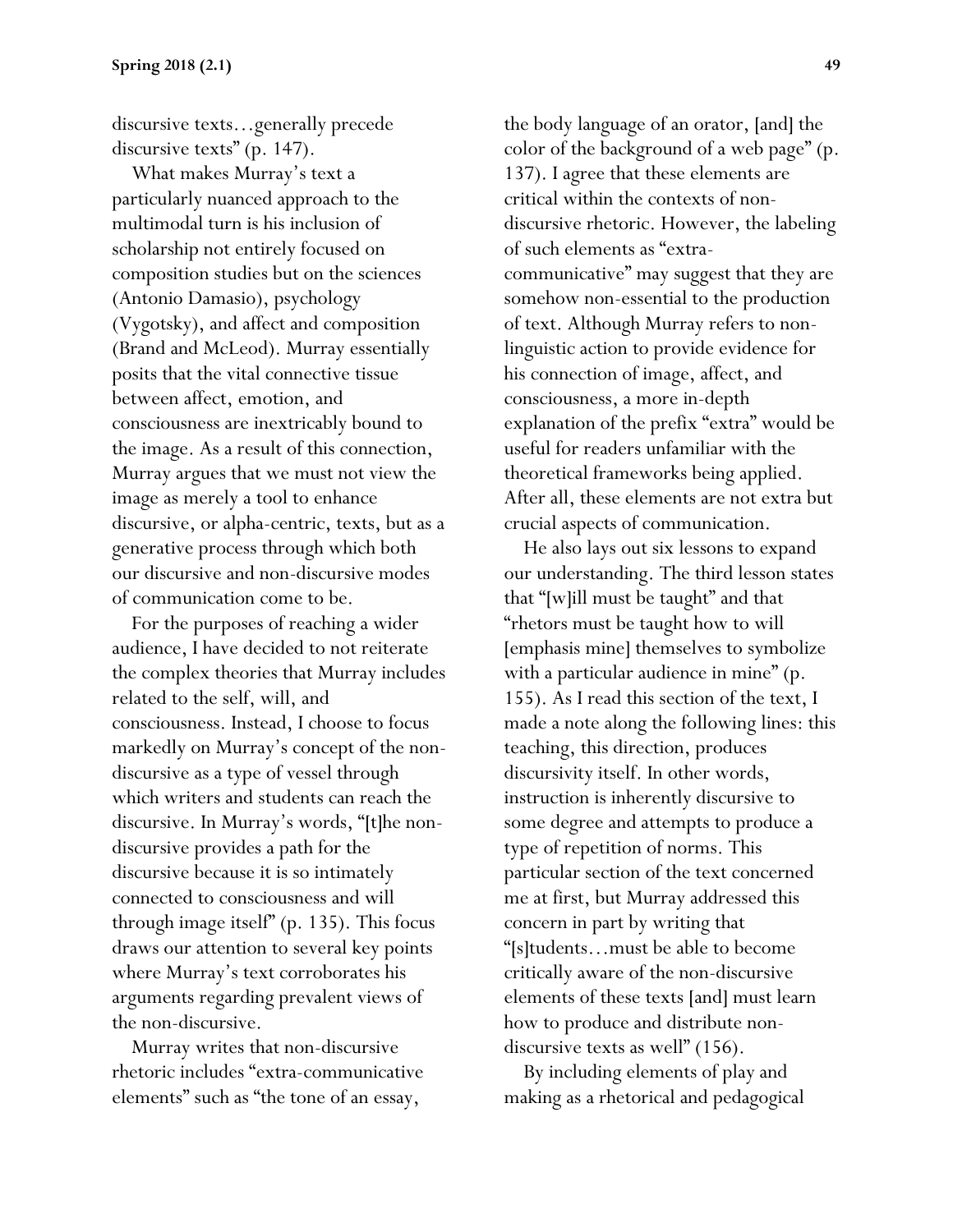tool, Murray avoids potentially reinforcing the very discursive elements of communication his book disrupts. Additionally, Murray's advocacy for a type of failure pedagogy – which he includes under the umbrella of a "[w]ill-toimprovise" – emphasizes the necessity for students and writers alike "to confront failure and play within the dark spaces of the unknown, the unuttered, the ineffable" (p. 141).

 Nonetheless, as I read Murray's text, I kept asking myself where all the images were. In all, the book contains about six images that are graphic representations of the concepts Murray is explaining within the text itself. These images are black and white, contain text, and serve to represent concepts in a logical manner (see fig. 1, p. 55). The lack of images within a book focused on uncovering the regulation of images and their place within composition is not surprising. On this point, I have two remarks. First, as Murray points out in the book, images have historically been viewed as supplemental to writing, and the use of images is highly restricted and regulated under the guise of copyright and rights. These regulatory structures contribute to the very problem Murray addresses in his text. The second remark I have in regards to Murray's limited use of images centers on his concept of the nondiscursive. By limiting the use of images in his text, he is positing an aesthetic argument parallel to the book's main focus. The use of images is inevitable. The image is always present in the nondiscursive and it forms meaning and

knowledge that shapes, figures, and refigures the discursive.

# **Resistance Pedagogy: Possible Avenues**

Murray's more-recent scholarship on the topic of non-discursivity further provides essential context to the task of re-viewing the book and its overarching claims. In 2010, in a chapter within Greg Giberson and Thomas Moriarty's *What We Are Becoming* titled "Composing Multiliteracies and Image," Murray writes on the possibility of an undergraduate degree program that focuses on the concept of non-discursive rhetoric. Much like the language used in the book with which this review is primarily concerned, Murray emphasizes the importance of centering the degree program itself on the image. Furthermore, Murray writes that "composing through image" can serve "as a force for student empowerment, as a means to become critically aware of technology itself and its sociocultural milieu" (p. 224). In 2012, in "Symbolizing Space: Non-Discursive Composing of the Invisible," Murray extends his concept of the non-discursive to include space: "To walk into a space is to walk into a composed text." In essence, here he is "walking the walk," so to speak, in regards to encompassing the multimodal and the ineffable—the text itself is a chapter that exists in both text and video format.

These two additional works by Murray contribute to what could be a larger discussion on the non-discursive that can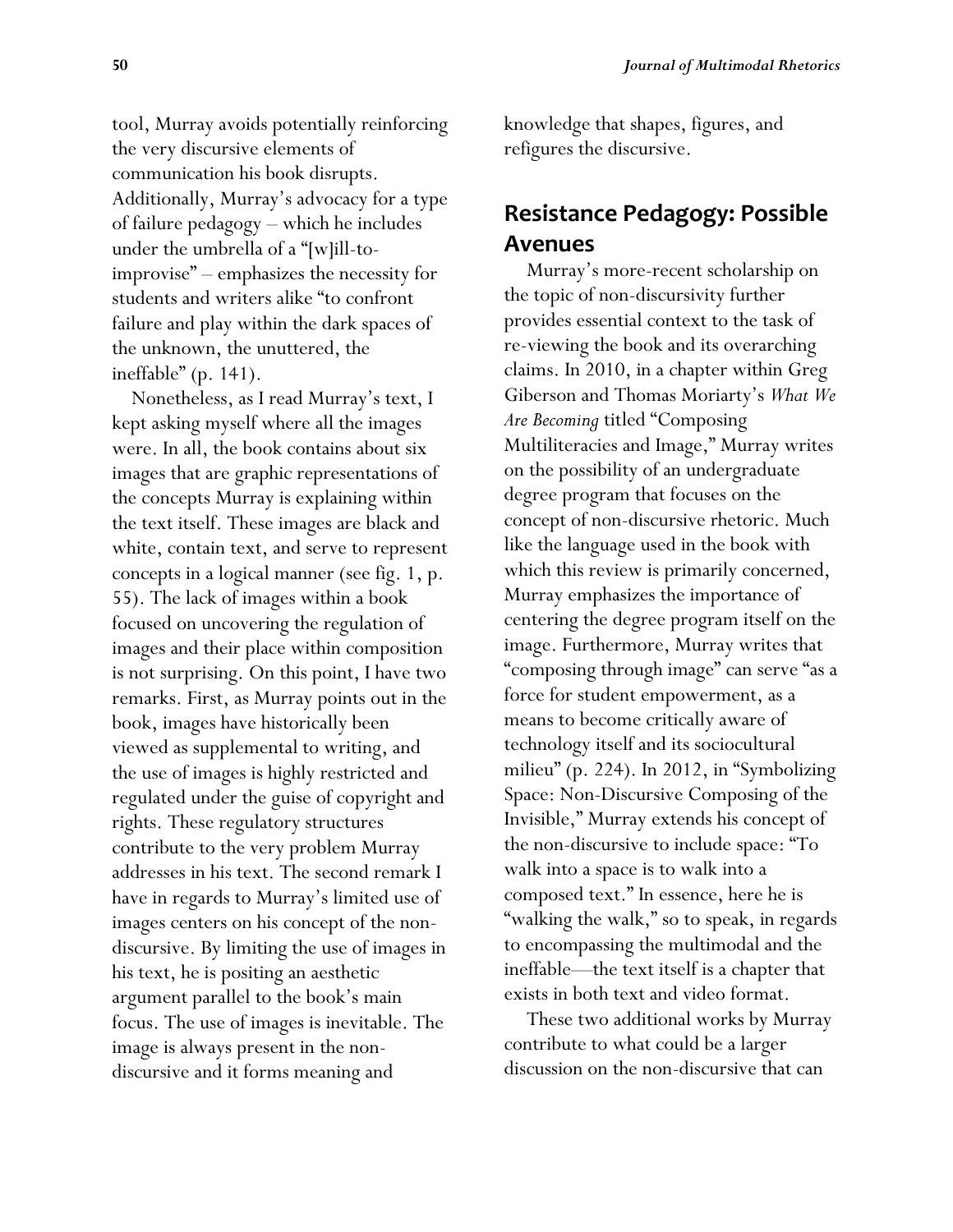inform what I call a pedagogy of resistance. Many of the critics citing Murray's text are writing in composition. Cheryl Ball's essay on the assessment of scholarly media highlights Murray's insistence on the centering of the image (2012). Writing on metaphor and the making of stories and meaning, Kathleen Hart and John Long Jr. emphasize Murray's image-centric approach, as well as the need to teach it because "today's culture bombards students with nondiscursive representational forms" (2011, p. 55). Michael-John De Palma writes that Murray's work contributed to his work on transfer and composition. However, what I hope to suggest is the wide-reaching potential of Murray's text for pedagogy studies more broadly, political rhetoric, and cultural analysis.

### **Scholarly Connections**

 *Non-Discursive Rhetoric* proves useful not only in teaching writing but in providing students with necessary tools for penetrating complex systems of discourse and power through lived, educational experiences. As researchers in the humanities and rhetoric, many of us may find ourselves reevaluating our pedagogical approaches in light of the current administration's actions and rhetorical choices (e.g. "fake news," alternative facts). I suggest that Murray's text can inform a multidisciplinary approach to resistance pedagogy in several important ways. By "resistance pedagogy" I mean a pedagogy designed to empower students rather than to constrain them

through the lens of what Freire termed the "banking concept" and a necessarily fluid system of analysis that places emphasis on teaching students how to analyze hidden layers of discourse as opposed to operating on their surfaces.

 Murray's text empowers students by placing emphasis on play, making, failure, and ineffability. Although he acknowledges the writing process as having an end-product, I believe that Murray effectively presents the writing process as a necessarily disruptive, fluid, and ever-growing network of flow, excess, and distributive power. Murray's attempt to empower students through an open analytical process can be applied to work being done in all fields of discourse. Murray's text also inherently questions traditional notions of what constitutes discursive forms of media. More specifically, by placing an emphasis on the non-discursive, on the emotional and affective relationship between the student or writer and the image, Murray advocates not only for a focus on the image but creates a point of entry into the evolving definition(s) of rhetoric itself.

 To conclude, *Non-discursive Rhetoric: Image and Affect in Multimodal Composition* is a text that can, and should, speak to diverse academic fields. Given the current political climate, of which we need no reminder, Murray's text can help faculty and students navigate these troubling political times – both inside and outside the writing classroom – by emphasizing the importance of the image and how it is constructed. The text helps students connect the image to design through